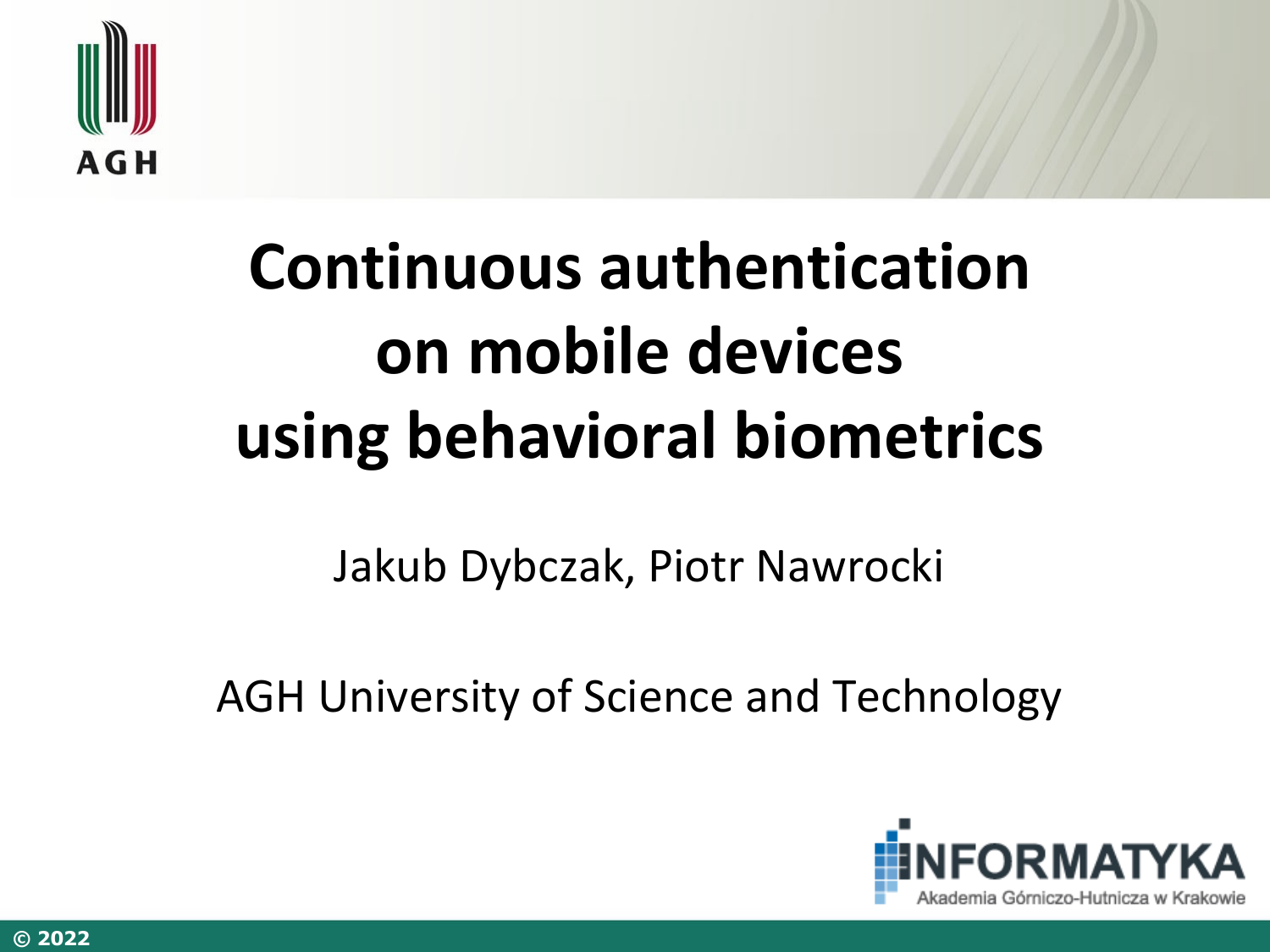

Static (one-shot) authentication have some cons:

- does not offer security over a session,
- some methods are easy to be leaked (passwords, PINs, patterns),
- some methods requires some kind of information that user have to remember.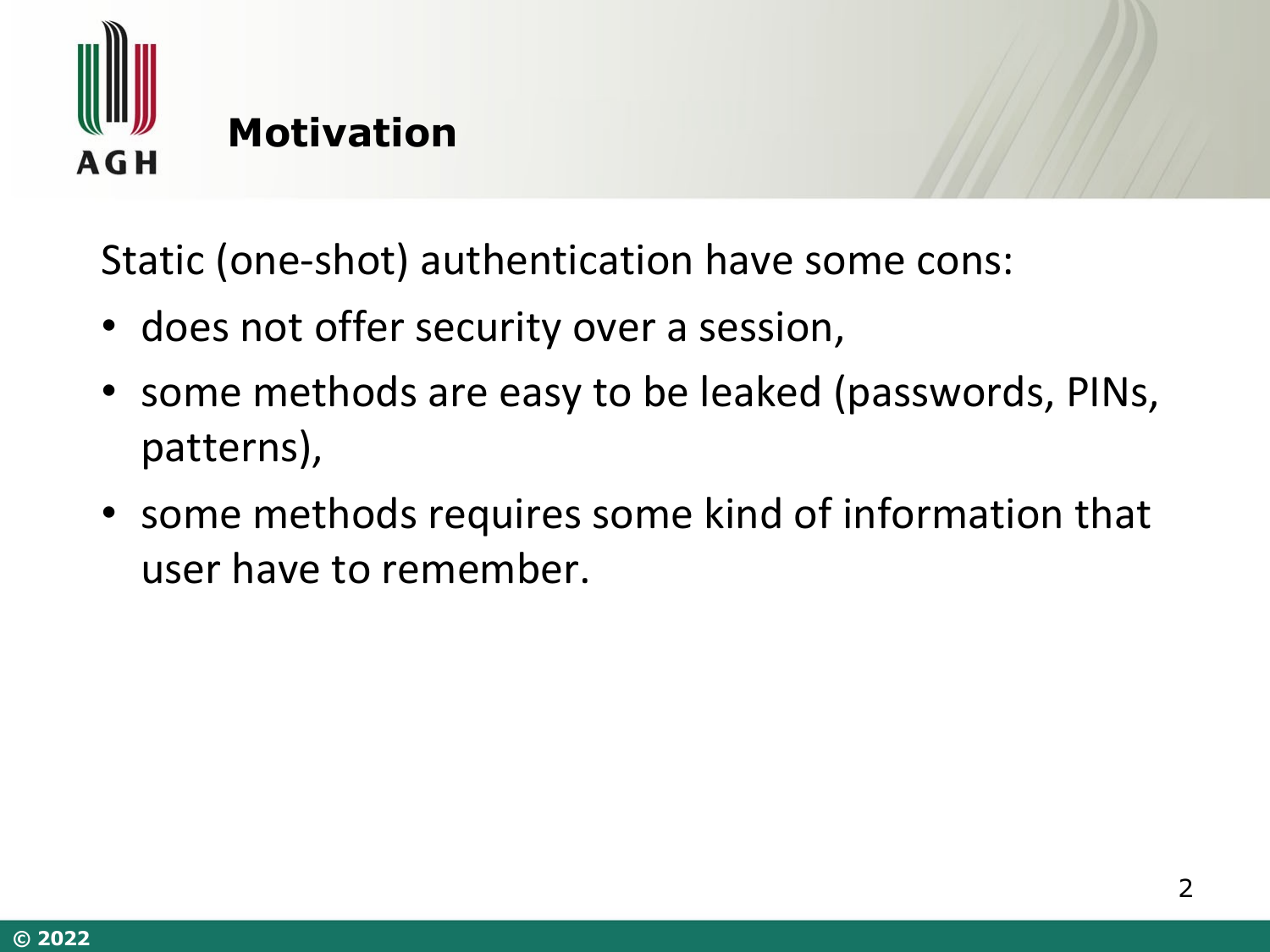

There are many existing articles that examines continuous authentication topics, but many from them:

- require special privileges (cannot be used on normal device),
- require additional special sensors,
- test performance only on computers, not mobile devices,
- don't examine enrollment process on real mobile devices.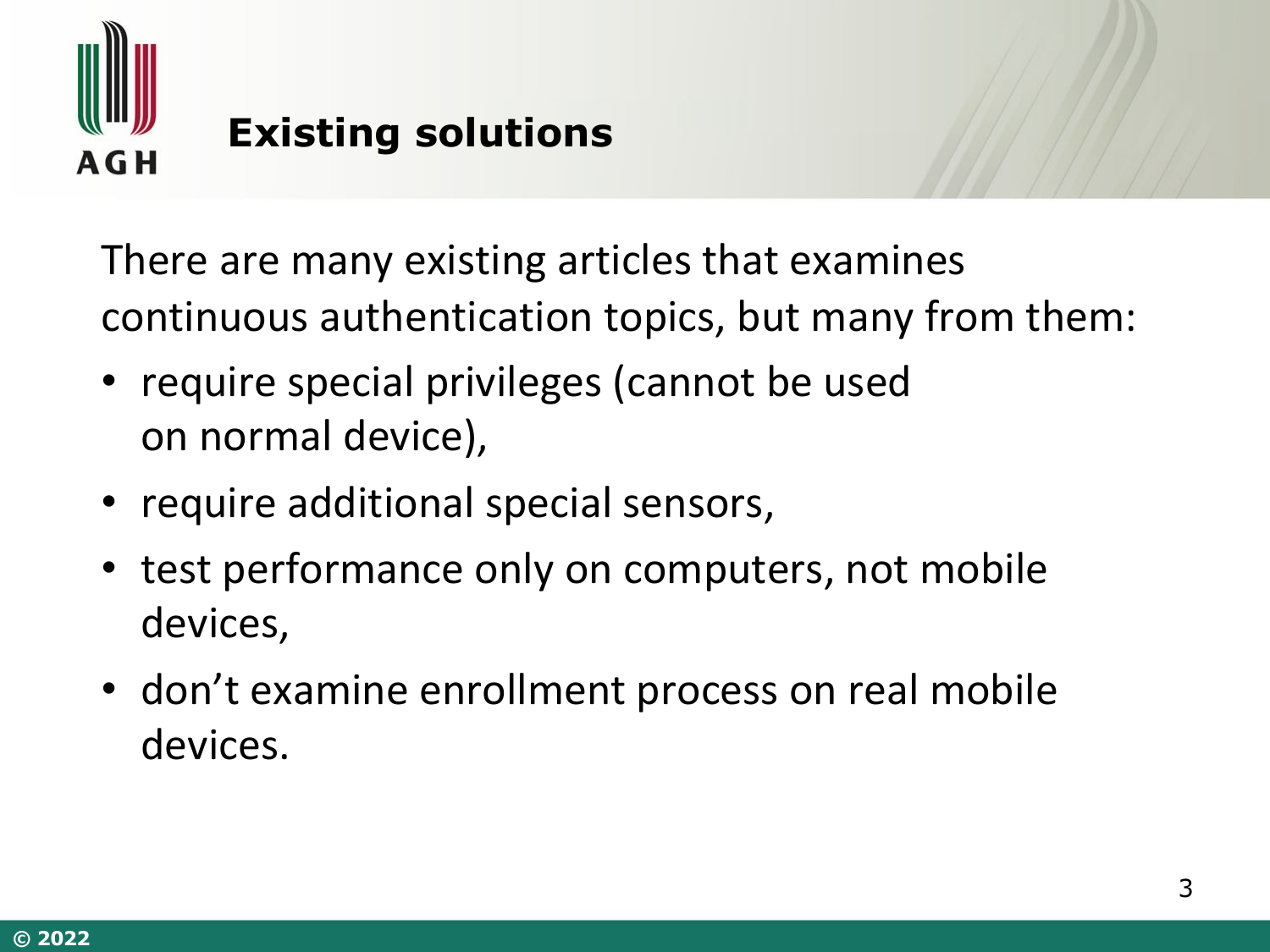

## **Related work**

- A. Buriro, B. Crispo, and Y. Zhauniarovich, "Please hold on: Un-obtrusive user authentication using smartphone's built-in sensors", in 2017 IEEE International Conference on Identity, Security and Behavior Analysis (ISBA), 2017, pp. 1–8.
- M. Abuhamad, A. Abusnaina, D. Nyang, and D. Mohaisen, "Sensor-based continuous authentication of smartphones' users using behavioral biometrics: A contemporary survey", IEEE Internet of Things Journal, vol. PP, pp. 1–1, 08 2020.
- G. Li and P. Bours, "A novel mobile phone application authentication approach based on accelerometer and gyroscope data", in 2018 International Conference of the Biometrics Special Interest Group (BIOSIG), 2018, pp. 1–4.
- G. Canfora, P. Di Notte, F. Mercaldo, and C. A. Visaggio, "Silent and continuous authentication in mobile environment", in SECRYPT, 2016, pp. 97–108.
- Y. Liang, S. Samtani, B. Guo, and Z. Yu, "Behavioral biometrics for continuous authentication in the internet-of-things era: An artificial intelligence perspective", IEEE Internet of Things Journal, vol. 7, no. 9, pp. 9128–9143, 2020.

• …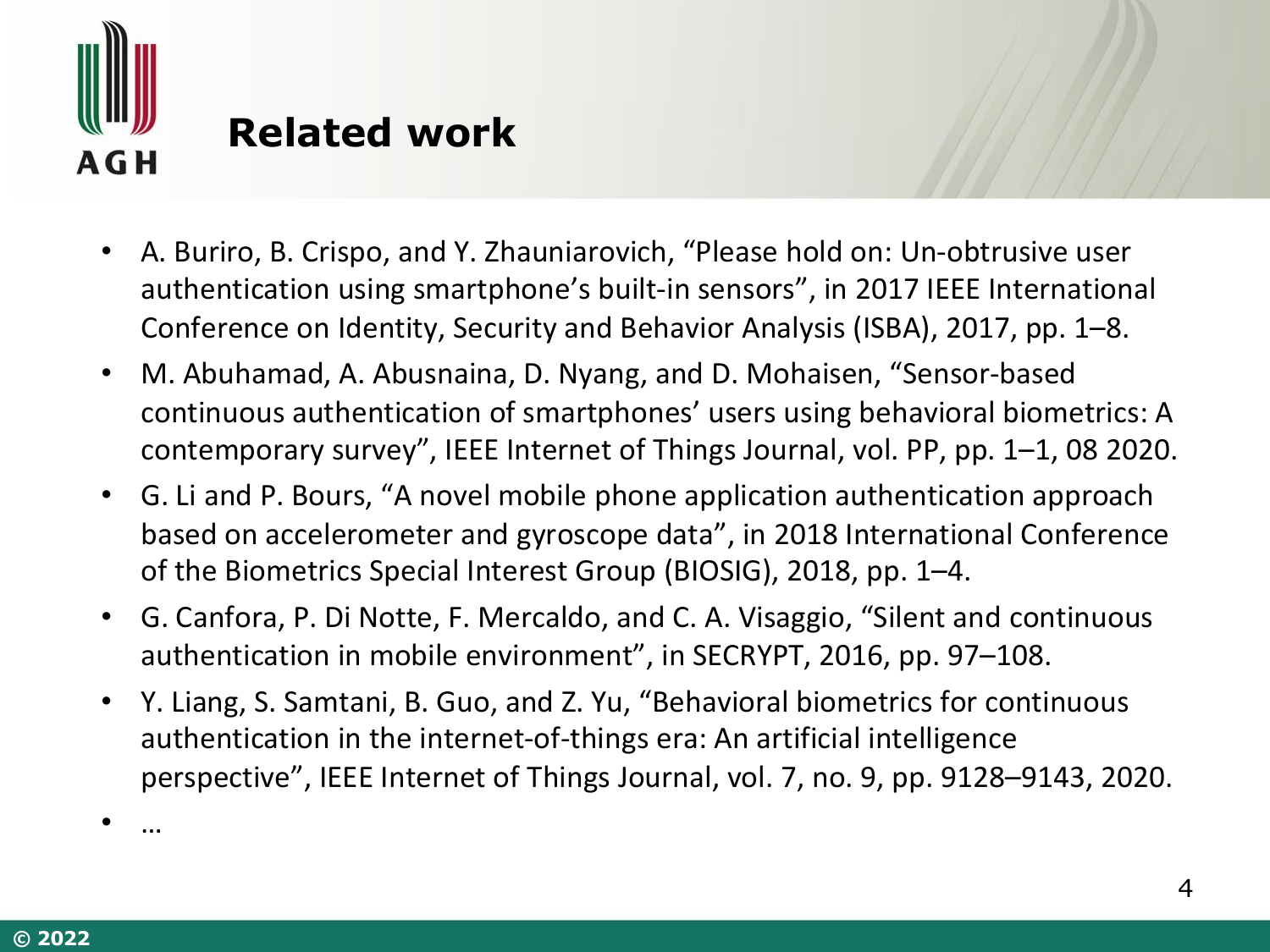

### **Continuous authentication concept**

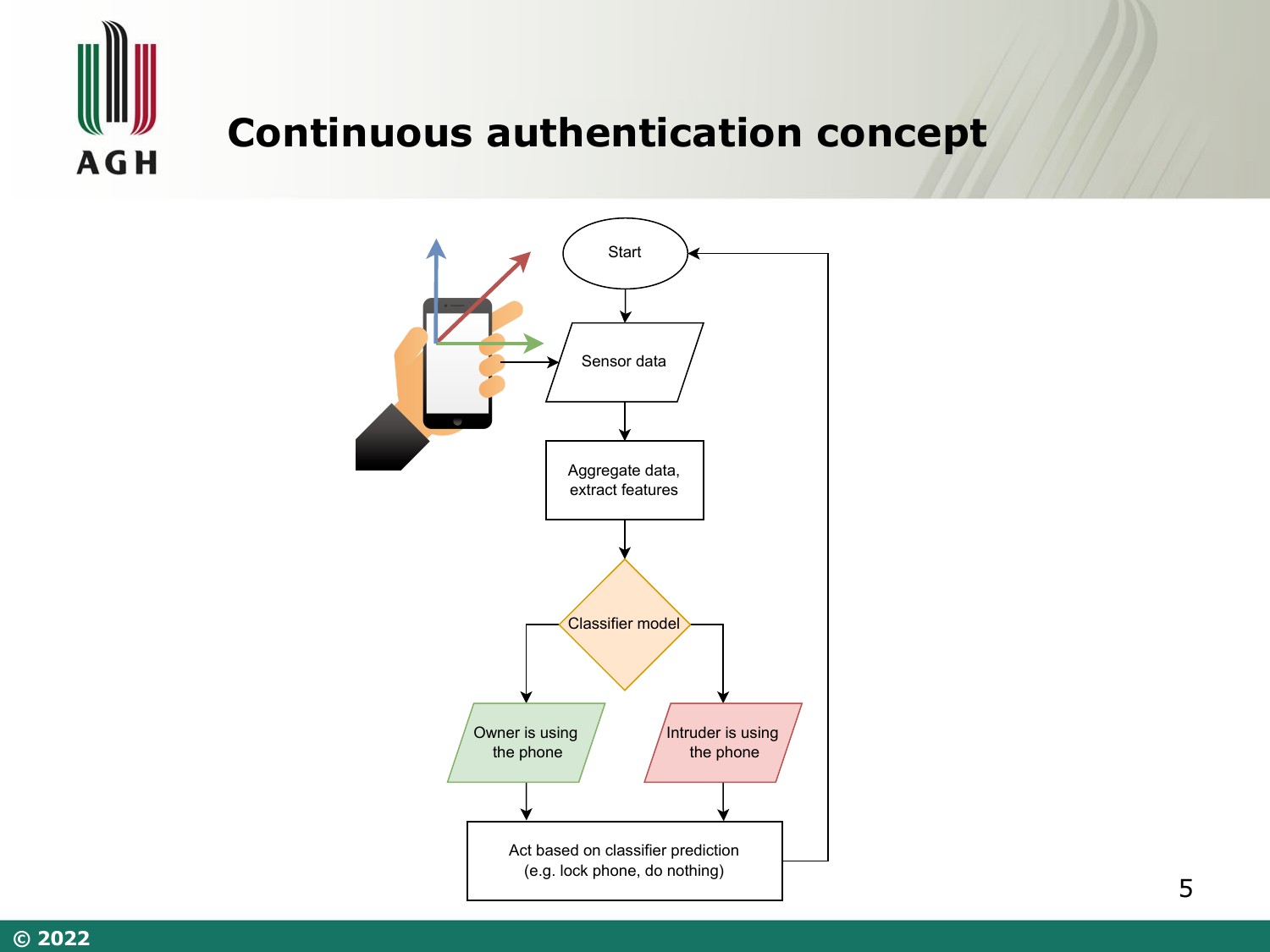

#### **First approach – model based**

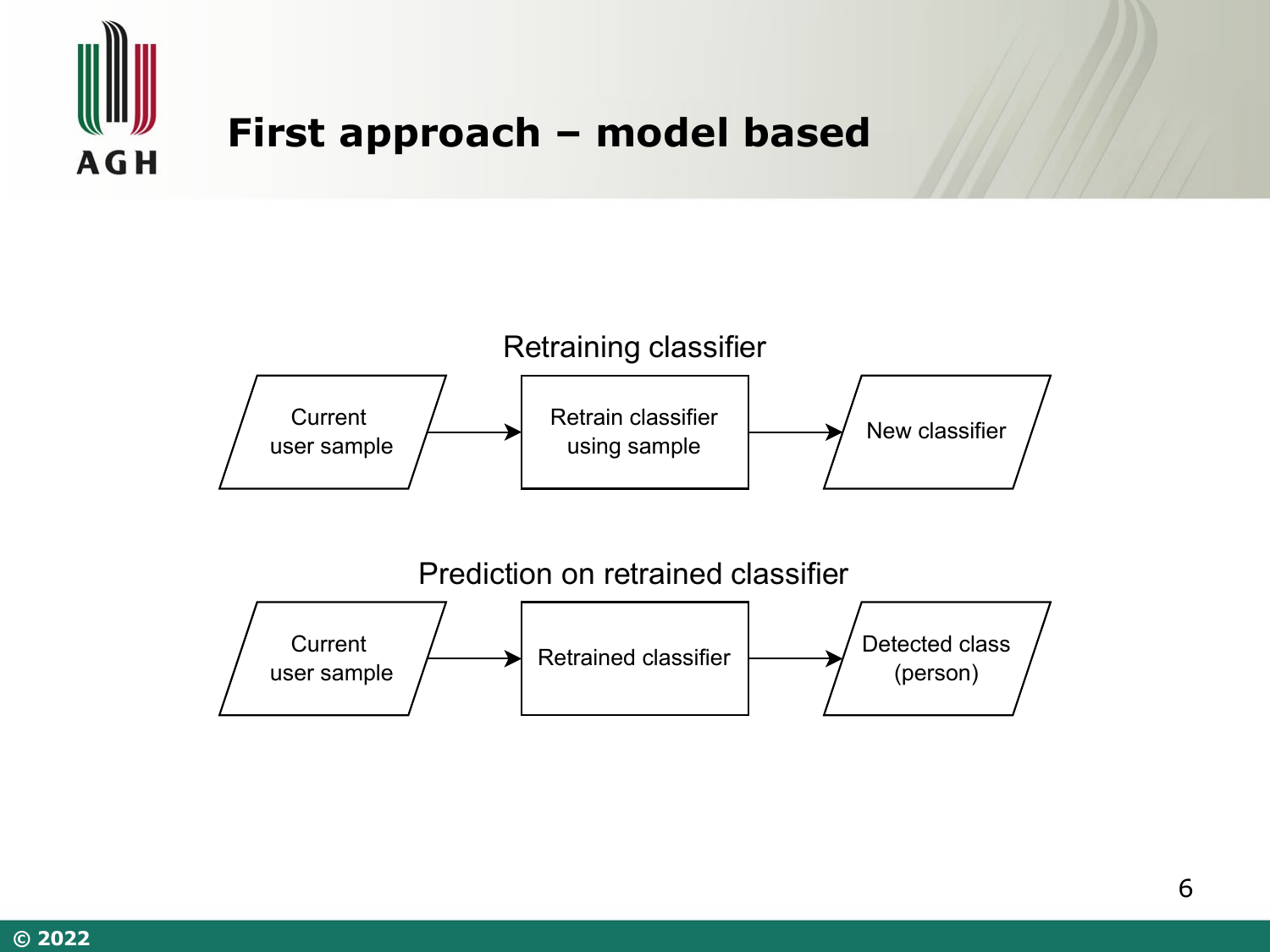

#### Second approach - template based

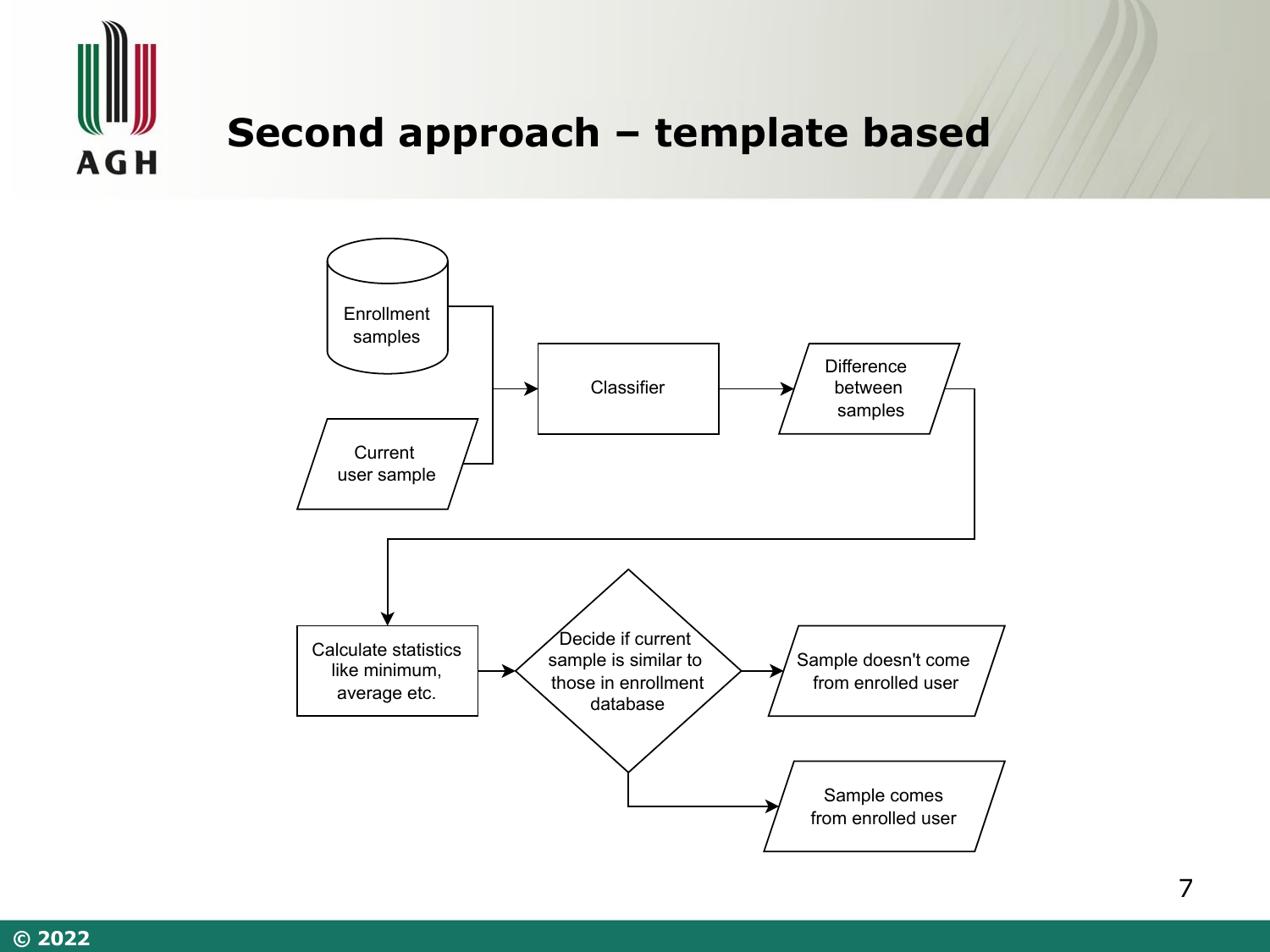

### **Experiments**

- 5 people
- 200 minutes of data from sensors
- two approaches: model and template based
- enrollment and performance considered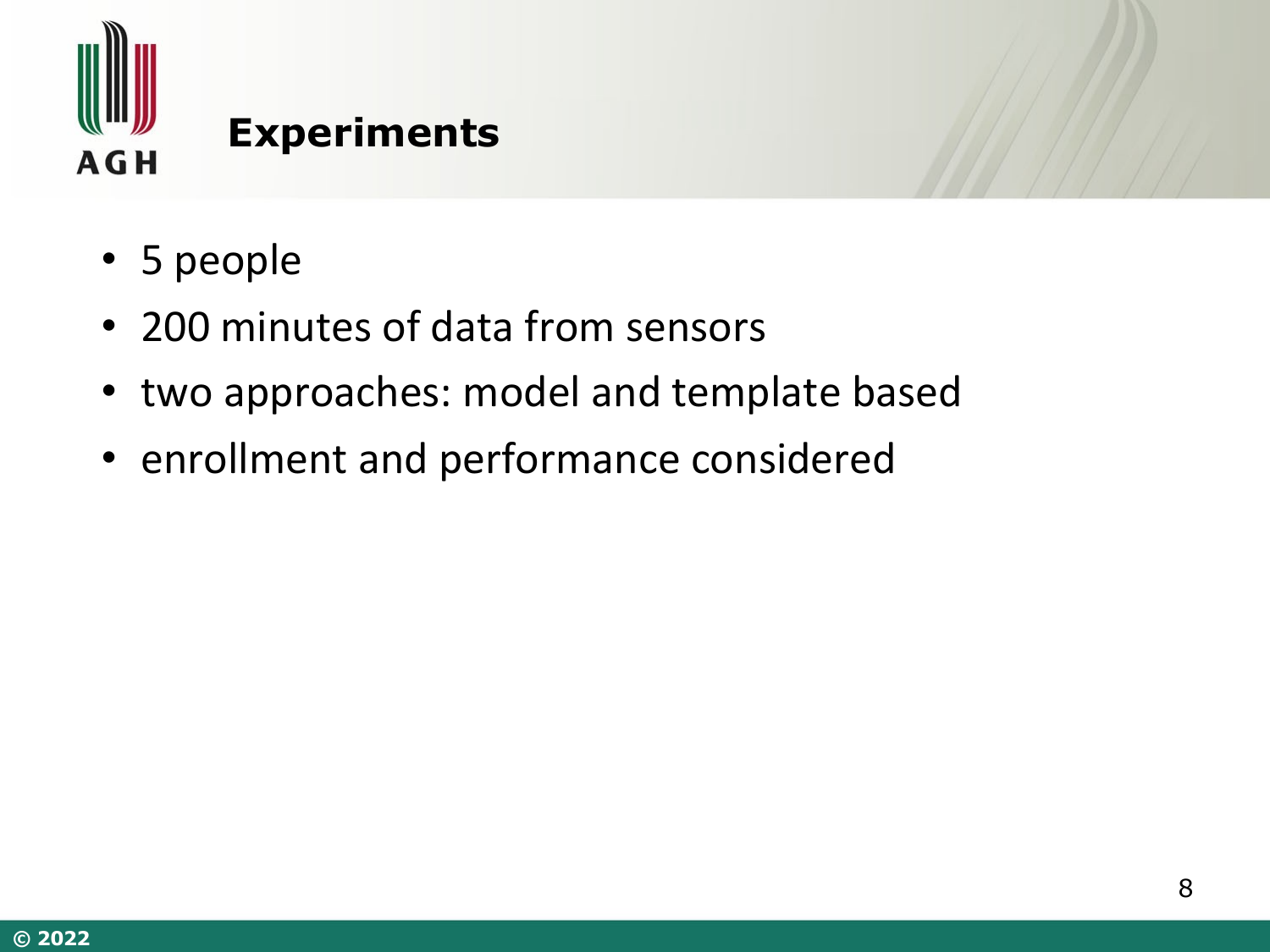

#### **Results**

EER graph EER graph (new user)



Samples count and full authentication time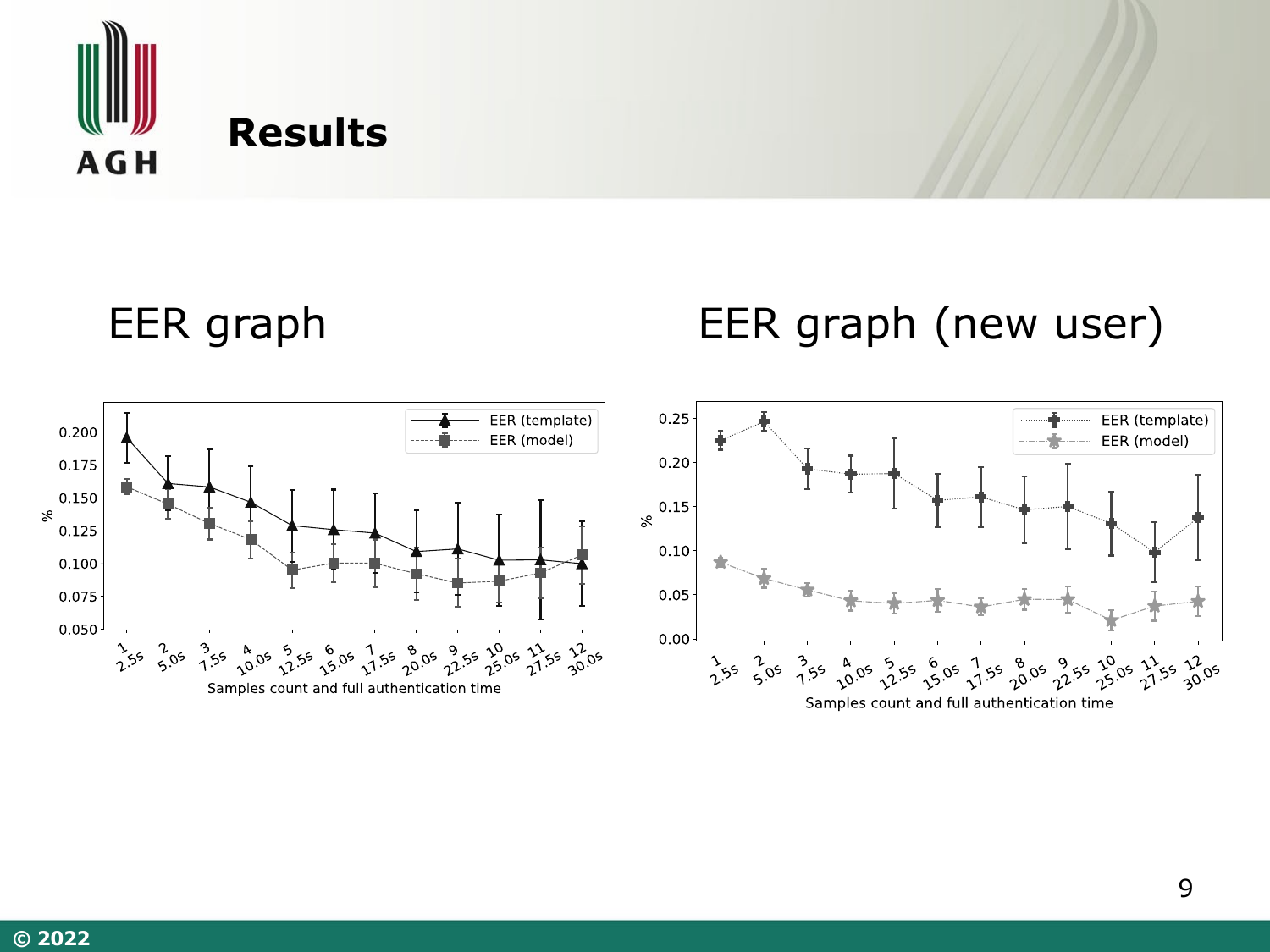

### **Results - performance**

| <b>Situation</b>                      | <b>Allenger</b>    | Tine or            | Energy Construction   |
|---------------------------------------|--------------------|--------------------|-----------------------|
| Idle (screen on)                      | $150\,\mathrm{mA}$ |                    |                       |
| Model-based<br>approach training      | $270\,\mathrm{mA}$ | $29 \,\rm ms$      | $13.40\,\mathrm{mJ}$  |
| Model-based<br>approach prediction    | $250\,\mathrm{mA}$ | $22 \,\mathrm{ms}$ | $8.47 \,\mathrm{mJ}$  |
| Template-based<br>approach training   |                    |                    |                       |
| Template-based<br>approach prediction | $260\,\mathrm{mA}$ | $95 \,\mathrm{ms}$ | $40.23 \,\mathrm{mJ}$ |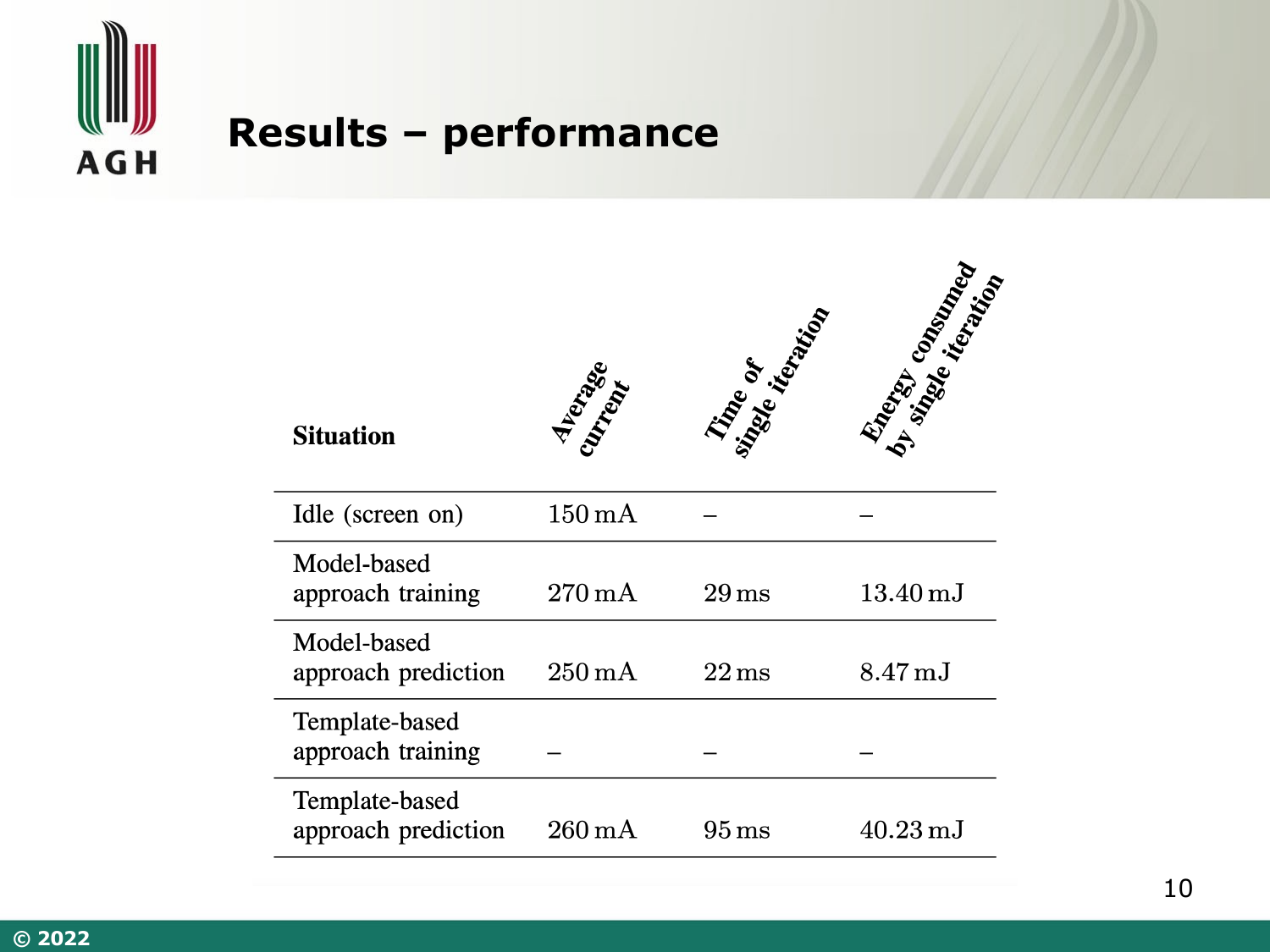

## **Summary**

- most of existing articles about continuous authentication don't take up the topic of on-device enrollment,
- combination of static and continuous authentication can improve security,
- template-based approach, while having worse accuracy, can temporarily work almost instantly when model is being built for the user,
- tests also showed that today's smartphones are capable of on-device training, but there are concerns about time of such training and battery consumption.